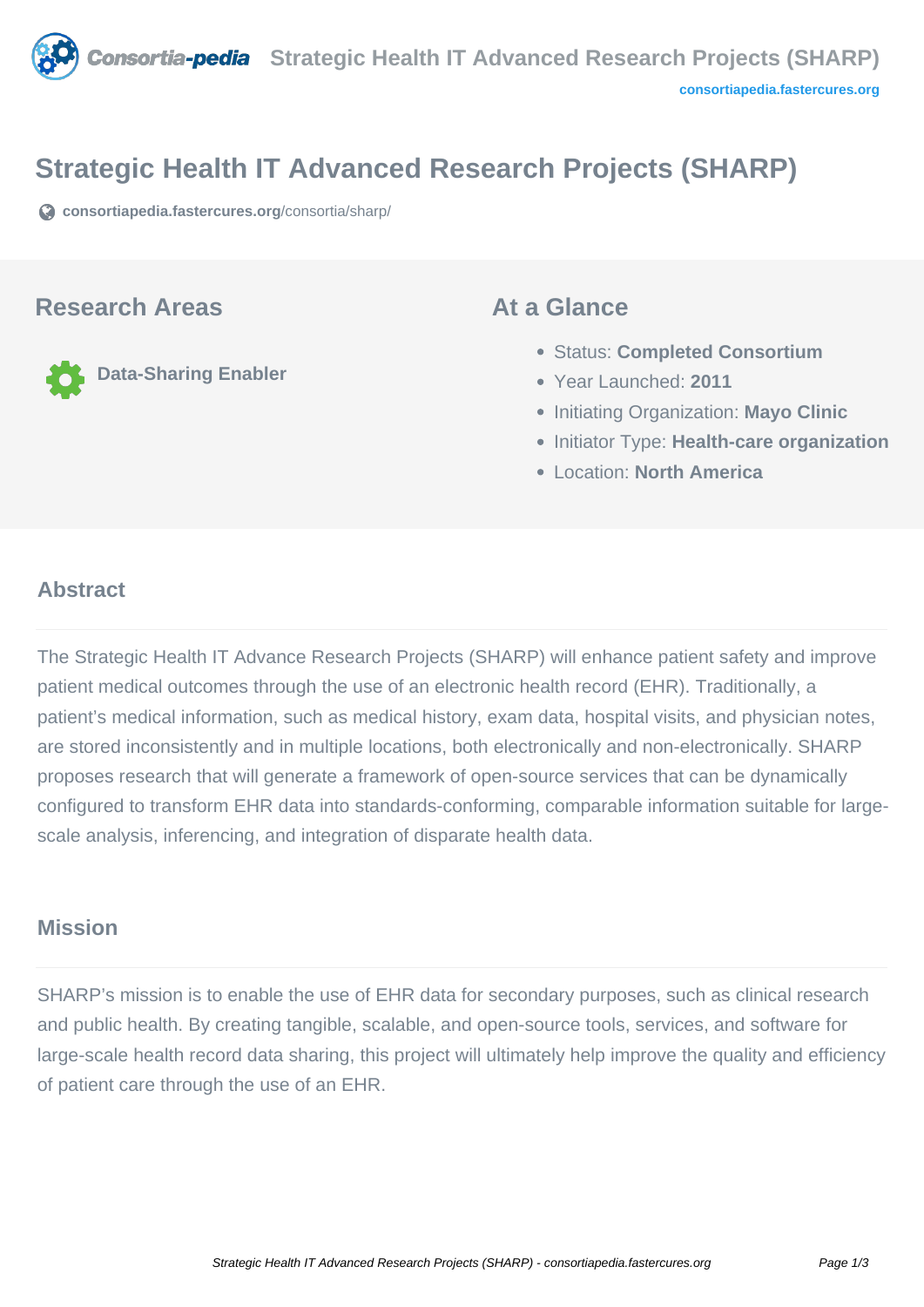

# **Consortium History**

2010: Face-to-face meeting 2011: Face-to-face meeting 2012: Summit

### **Structure & Governance**

SHARPn governance operates under the Office of the National Coordinator of Health Insurance Technology, with direct guidance and oversight of a Program Advisory Committee (PAC) for research method review, stakeholder relationships, project collaborations, program project monitoring of set performance evaluation criteria and milestones with change control processes, implementation plans, and research outcome reports.

# **Impact/Accomplishment**

In 2013, SHARPn announced the release of the PhenotypePortal, representing a culmination of work by SHARPn members from the High-Throughput Phenotyping (HTP) team at Mayo Clinic, Intermountain Healthcare, and Agilex Inc. to provide a robust infrastructure for standards-based representation and execution of cohort identification algorithms.

## **Links/Social Media Feed**

Homepage [http://informatics.mayo.edu/sharp/index.php/Main\\_Pag](http://informatics.mayo.edu/sharp/index.php/Main_Page) [e](http://informatics.mayo.edu/sharp/index.php/Main_Page)

# **Points of Contact**

Principal Investigator: Christopher G. Chute, [chute@mayo.edu](mailto:chute@mayo.edu) Co-Principal Investigator: Stanley Huff, [stan.huff@imail.org](mailto:stan.huff@imail.org) Program Manager: Lacey Hart, [hart.lacey@mayo.edu](mailto:hart.lacey@mayo.edu) ONC Program Official: Wil Yu, [Will.Yu@hhs.gov](mailto:Will.Yu@hhs.gov)